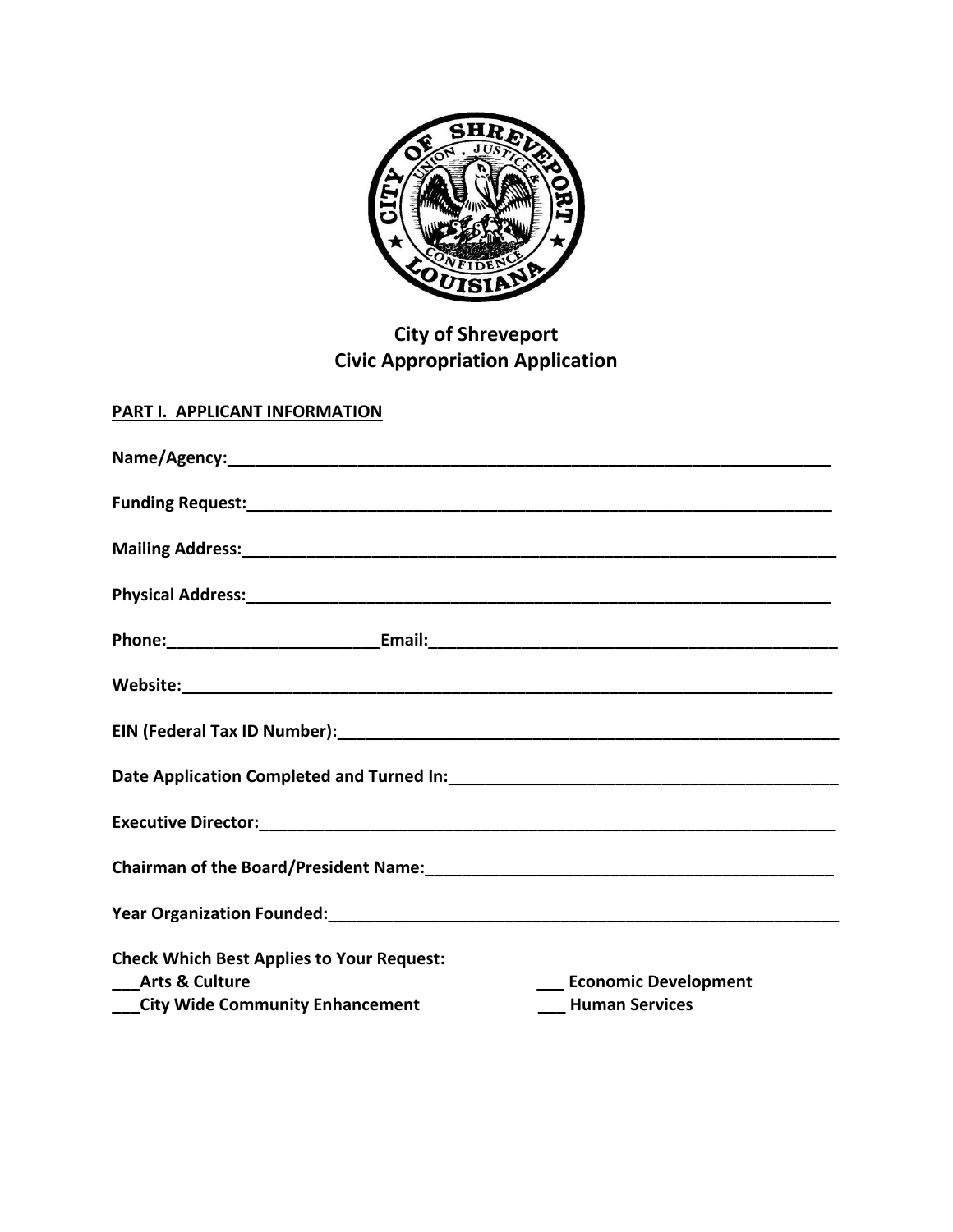#### **A. ORGANIZATIONAL SUMMARY/PURPOSE OF GRANT**

**1. In the space below, provide your organization's Mission Statement.**

**2. Organization Description. Provide an overall description of your organization. (100 word maximum)**

**3. Describe your program or project and the goals of the program or project. Include information on outreach initiatives and information on partnerships with other organizations that will enhance or expand the program or project. (100 word maximum)**

**4. Please clearly show all in-kind matches to your agency or organization. Please list the donor and describe the in-kind match.** 

**5. Please clearly list any cash matches to your organization.**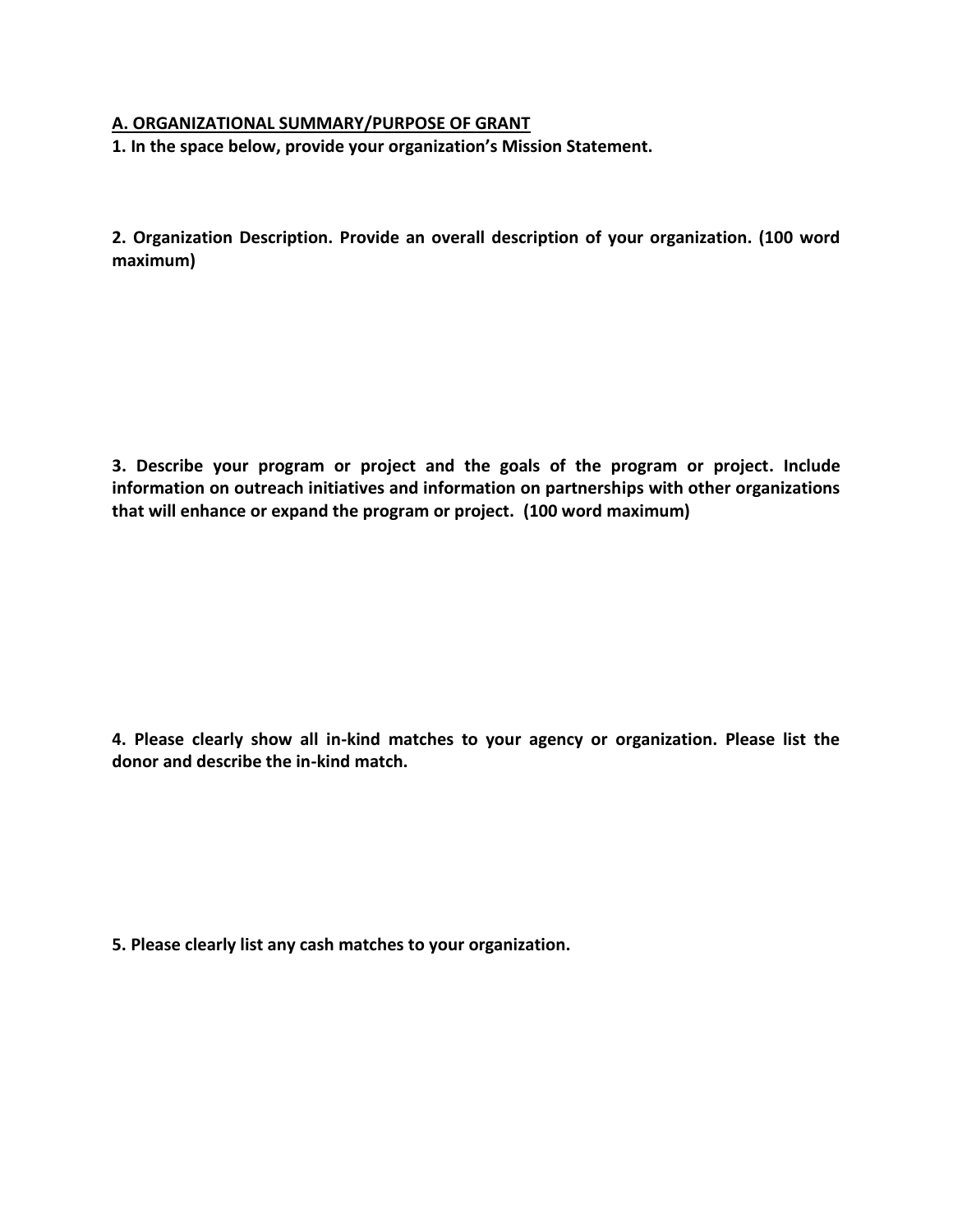#### **PART II: NEED & IMPACT**

**1. In the space below, describe why your project or program is needed. Why will funding this program be a success to the organization's theory of change. Cite Sources and Evidence. Explain how it is not duplicated by other agencies or the City of Shreveport. (500 word maximum)**

**2. In the space provided, list the expected outcomes for the project/program that you are hoping to fund. (250 word maximum)**

**3. Explain why you believe the City of Shreveport needs to fund this program or project. (100 word maximum)**

## **Part III. ADMINISTRATION AND BUDGET**

## **Budget and Budget Narrative**

- **A. Complete the following using your most recent IRS 990 Attachment 3 of financial statements.**
- **1. Total Agency Revenues \$\_\_\_\_\_\_\_\_\_\_\_\_\_\_\_\_\_\_\_\_\_**
- **2. Total Agency Expenses \$\_\_\_\_\_\_\_\_\_\_\_\_\_\_\_\_\_\_\_\_\_**
- **3. Grant Request as a percentage of the Total Agency Revenue \$\_\_\_\_\_\_\_\_\_\_\_\_\_\_\_\_\_\_\_\_**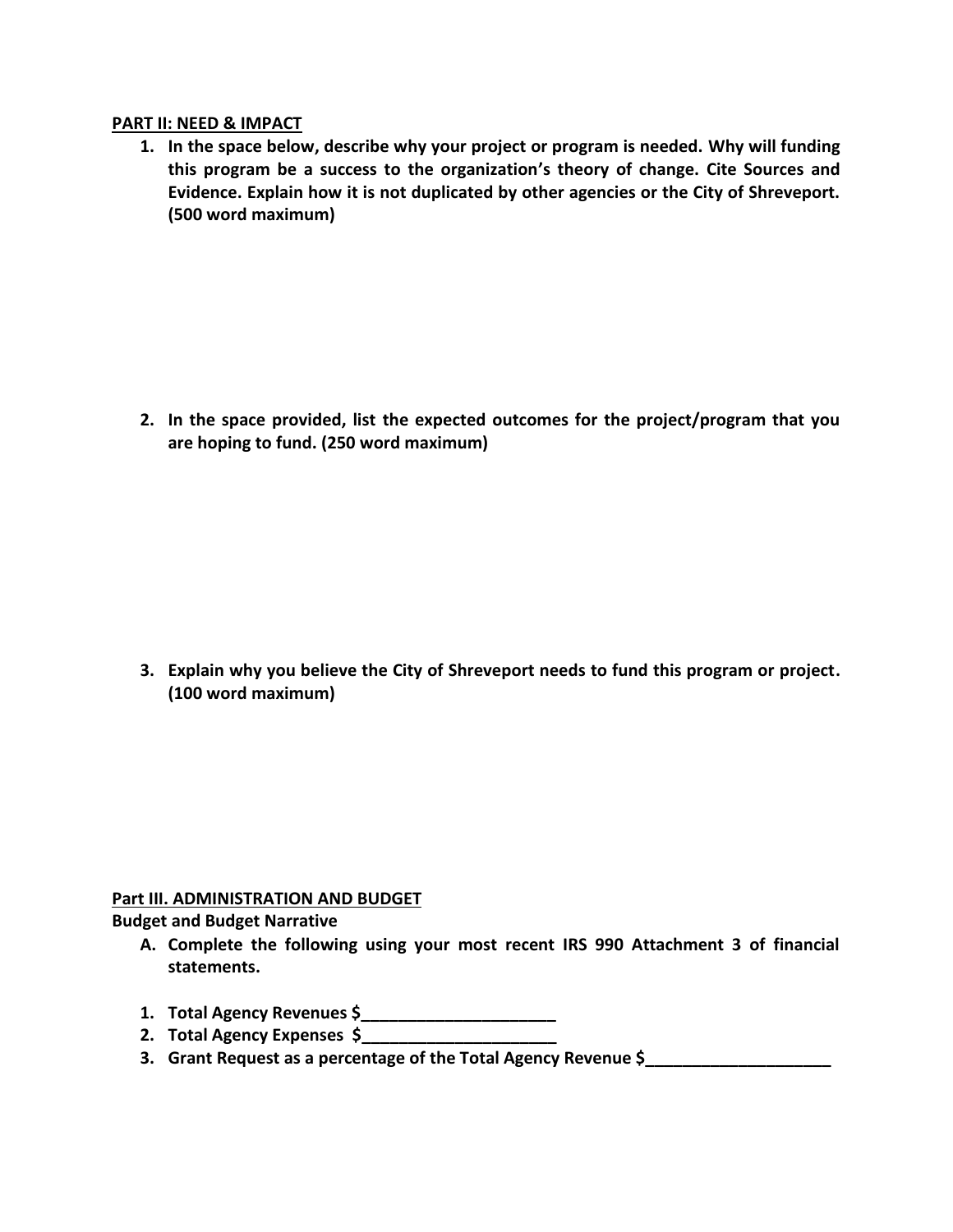**B. Explain how requested funds will be spent. In case of partial funding, how will the budget be modified? (100 word maximum)**

**C. Describe the effectiveness of your fundraising efforts and address how your organization is working to increase its earned income. (250 word maximum)**

**D. How will the success of the program/project be defined and measured? Describe your evaluation method and who will determine if the program/project was a success? (250 word maximum)**

**E. Please list the names, qualifications and experience of your staff, especially as regards the program/project you wish to fund.**